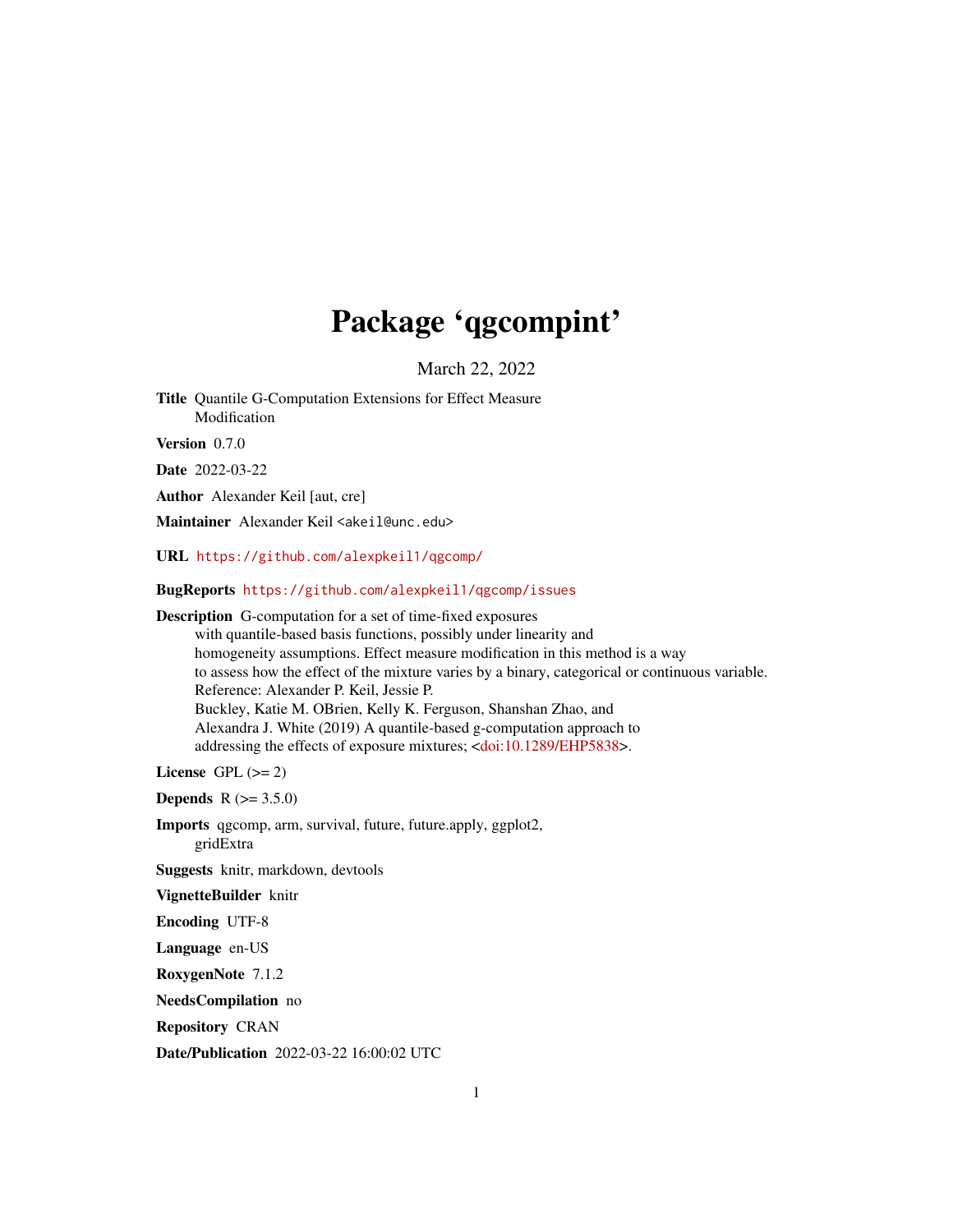# <span id="page-1-0"></span>R topics documented:

| Index |  |
|-------|--|
|       |  |
|       |  |
|       |  |
|       |  |
|       |  |
|       |  |
|       |  |
|       |  |
|       |  |
|       |  |
|       |  |

getjointeffects *Calculate joint effect of mixture effect and modifier vs. common referent*

# Description

A standard qgcomp fit with effect measure modification only estimates effects at the referent (0) level of the modifier (psi1). This function can be used to estimate a "common referent" parameter that estimates the effect of being in a non-referent category of the modifier and increasing exposure by one quantile, relative to no change in exposure in the referent category of the modifier. This is generally useful for binary exposures (for a mixture with a set of binary exposures, this would be the "effect" of being exposed and at the index level of the mediator, relative to being unexposed in the referent level of the mediator), but it may also be of interest with more general exposures.

# Usage

```
getjointeffects(x, emmval = 1, ...)
```
#### Arguments

|          | "qgcompemmfit" object from qgcomp.emm.noboot function                      |
|----------|----------------------------------------------------------------------------|
| emmval   | numerical: value of effect measure modifier at which weights are generated |
| $\cdots$ | unused                                                                     |

#### Value

An object of class "qgcompemmeffects", which inherits from "qgcompemmfit" and "list"

This class contains the emmval-stratum specific effect estimates of the mixture. By default, this prints a coefficient table, similar to objects of type "qgcompemmfit" which displays the stratum specific joint effects from a "qgcompemmfit" model.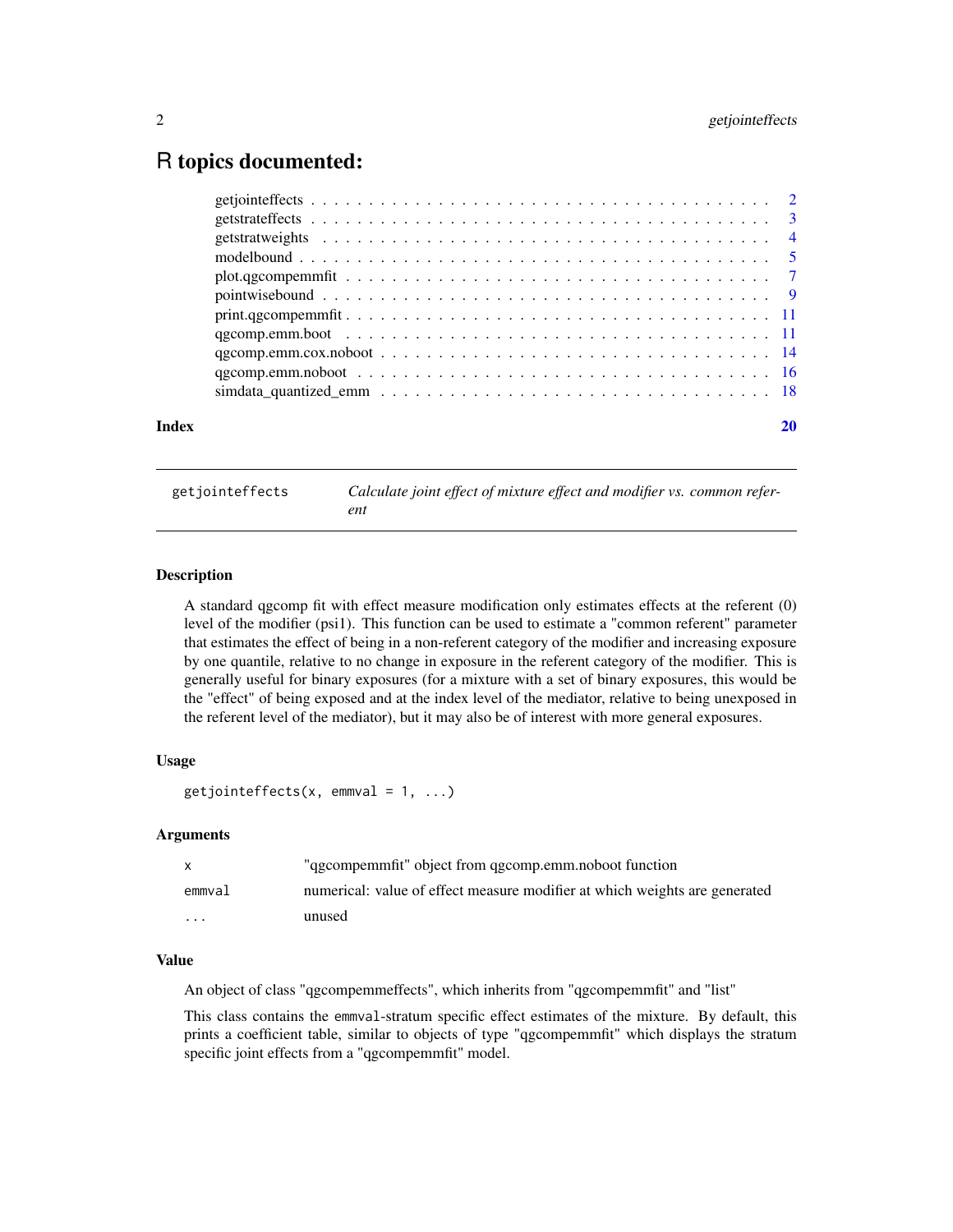# <span id="page-2-0"></span>getstrateffects 3

#### See Also

[qgcomp.emm.noboot](#page-15-1) [getstrateffects](#page-2-1)

#### Examples

```
library(qgcompint)
n = 500dat <- data.frame(y=rbinom(n,1,0.5), cd=runif(n), pb=runif(n),
                  raceth=factor(sample(c("WNH", "BNH", "AMIND"), n, replace=TRUE),
                          levels = c("BNH", "WNH", "AMIND"))(qfit \leq qgcomp.emm.noboot(f=y \simcd + pb, emmvar="raceth",
                           expnms = c('cd', 'pb'), data=dat, q=4,family=binomial()))
```

```
# first level of the stratifying variable should be the referent category,
# which you can set with the "levels" argument to "factor" when
# cleaning/generating data
levels(dat$raceth)
```

```
# stratum specific mixture log-odds ratios
# this one comes straight from the model (psi 1)
getjointeffects(qfit, emmval = "BNH")
# this will coincide with joint effects, since it is in the referent category
getstrateffects(qfit, emmval = "BNH")
```

```
# the stratum specific effect for a non-referent category of the EMM
# will not coincide with the joint effect
getjointeffects(qfit, emmval = "AMIND")
getstrateffects(qfit, emmval = "AMIND")
```
<span id="page-2-1"></span>getstrateffects *Calculate mixture effect at a set value of effect measure modifier*

#### Description

A standard qgcomp fit with effect measure modification only estimates effects at the referent (0) level of the modifier (psi1). This function can be used to estimate effects at arbitrary levels of the modifier

#### Usage

```
getstrateffects(x, emmval = 1, ...)
```

|          | "qgcompemmfit" object from qgcomp.emm.noboot function                      |
|----------|----------------------------------------------------------------------------|
| emmval   | numerical: value of effect measure modifier at which weights are generated |
| $\cdots$ | unused                                                                     |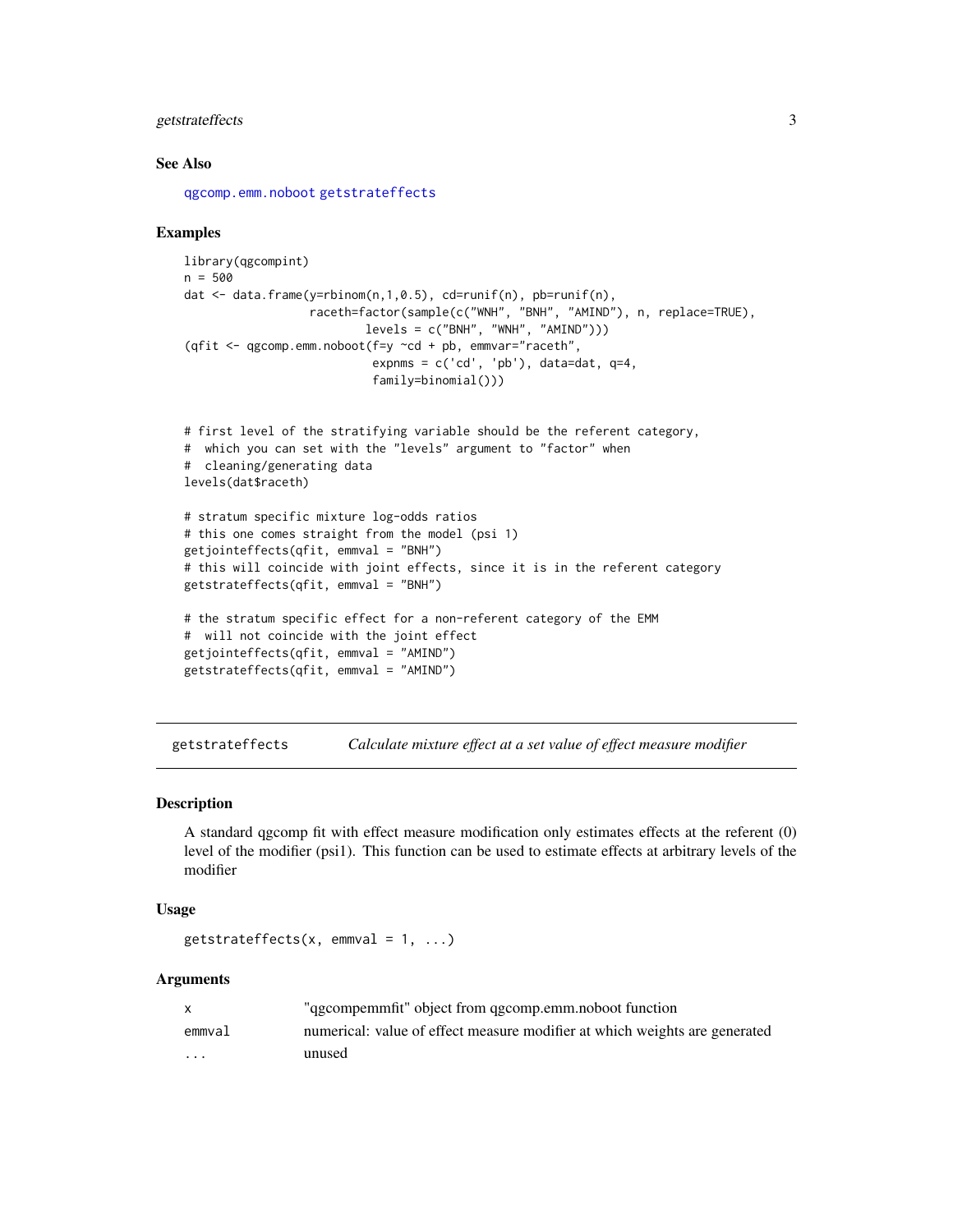<span id="page-3-0"></span>An object of class "qgcompemmeffects", which inherits from "qgcompemmfit" and "list"

This class contains the emmval-stratum specific effect estimates of the mixture. By default, this prints a coefficient table, similar to objects of type "qgcompemmfit" which displays the stratum specific joint effects from a "qgcompemmfit" model.

# See Also

[qgcomp.emm.noboot](#page-15-1) [getstratweights](#page-3-1)

#### Examples

```
dat <- data.frame(y=runif(50), x1=runif(50), x2=runif(50),
 z=rbinom(50,1,0.5), r=rbinom(50,1,0.5))
(qfit <- qgcomp.emm.noboot(f=y \sim z + x1 + x2, emmvar="z",
 expnms = c('x1', 'x2'), data=dat, q=2, family=gaussian()))
getstrateffects(qfit, emmval = 0)
strateffects = getstrateffects(qfit, emmval = 1)
```
<span id="page-3-1"></span>

| getstratweights | Calculate weights at a set value of effect measure modifier |  |
|-----------------|-------------------------------------------------------------|--|
|                 |                                                             |  |

#### **Description**

A standard qgcomp fit with effect measure modification only estimates weights at the referent (0) level of the modifier. This function can be used to estimate weights at arbitrary levels of the modifier

#### Usage

```
getstratweights(x, emmval = 1, ...)
```
#### Arguments

| $\mathsf{x}$ | "ggcompemmfit" object from qgcomp.emm.noboot function                      |
|--------------|----------------------------------------------------------------------------|
| emmval       | numerical: value of effect measure modifier at which weights are generated |
| $\cdot$      | unused                                                                     |

#### Value

An object of class "qgcompemmweights", which is just a special R list

This class contains the emmval-stratum specific weights of components of the mixture. By default, this prints a list of "weights", similar to objects of type "qgcompemmfit" which displays the stratum specific weights from a "qgcompemmfit" model (if it is run without bootstrapping).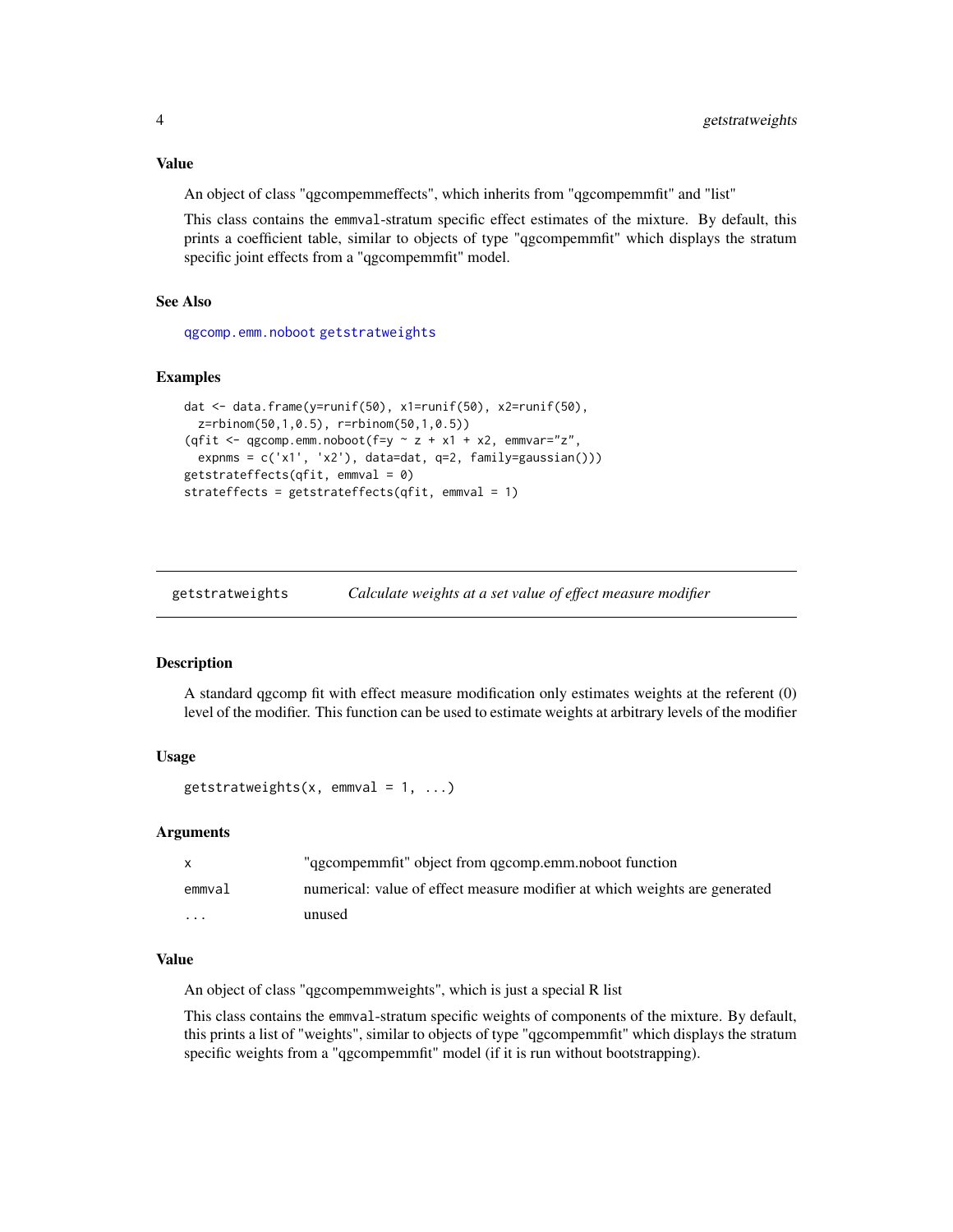#### <span id="page-4-0"></span>modelbound 55 and 55 and 55 and 55 and 55 and 55 and 55 and 55 and 55 and 55 and 55 and 55 and 55 and 55 and 55 and 55 and 55 and 55 and 55 and 55 and 55 and 55 and 55 and 55 and 55 and 55 and 55 and 55 and 55 and 55 and 5

#### See Also

[qgcomp.emm.noboot](#page-15-1)

#### Examples

```
set.seed(1231)
dat <- data.frame(y=runif(50), x1=runif(50), x2=runif(50),
 z=rbinom(50,1,0.5), r=rbinom(50,1,0.5))
(qfit \leq qgcomp.emm.noboot(f=y \sim z + x1 + x2, emmvar="z",
 expnms = c('x1', 'x2'), data=dat, q=2, family=gaussian()))
getstratweights(qfit, emmval = 0)
weights1 = getstratweights(qfit, emmval = 1)
weights1$pos.weights
```
modelbound *Estimating qgcomp regression line confidence bounds*

#### Description

Calculates: expected outcome (on the link scale), and upper and lower confidence intervals (both pointwise and simultaneous)

#### Usage

```
modelbound(x, emmval = 0, alpha = 0.05, pwonly = FALSE, \ldots)
```
#### Arguments

| X        | "ggcompemmfit" object from qgcomp.emm.boot,                                                |
|----------|--------------------------------------------------------------------------------------------|
| emmval   | fixed value for effect measure modifier at which pointwise comparisons are cal-<br>culated |
| alpha    | alpha level for confidence intervals                                                       |
| pwonly   | logical: return only pointwise estimates (suppress simultaneous estimates)                 |
| $\cdots$ | not used                                                                                   |

#### Details

This method leverages the bootstrap distribution of qgcomp model coefficients to estimate pointwise regression line confidence bounds. These are defined as the bounds that, for each value of the independent variable X (here, X is the joint exposure quantiles) the 95% bounds (for example) for the model estimate of the regression line  $E(Y|X)$  are expected to include the true value of  $E(Y|X)$ in 95% of studies. The "simultaneous" bounds are also calculated, and the 95% simultaneous bounds contain the true value of  $E(Y|X)$  for all values of X in 95% of studies. The latter are more conservative and account for the multiple testing implied by the former. Pointwise bounds are calculated via the standard error for the estimates of  $E(Y|X)$ , while the simultaneous bounds are estimated using the bootstrap method of Cheng (reference below). All bounds are large sample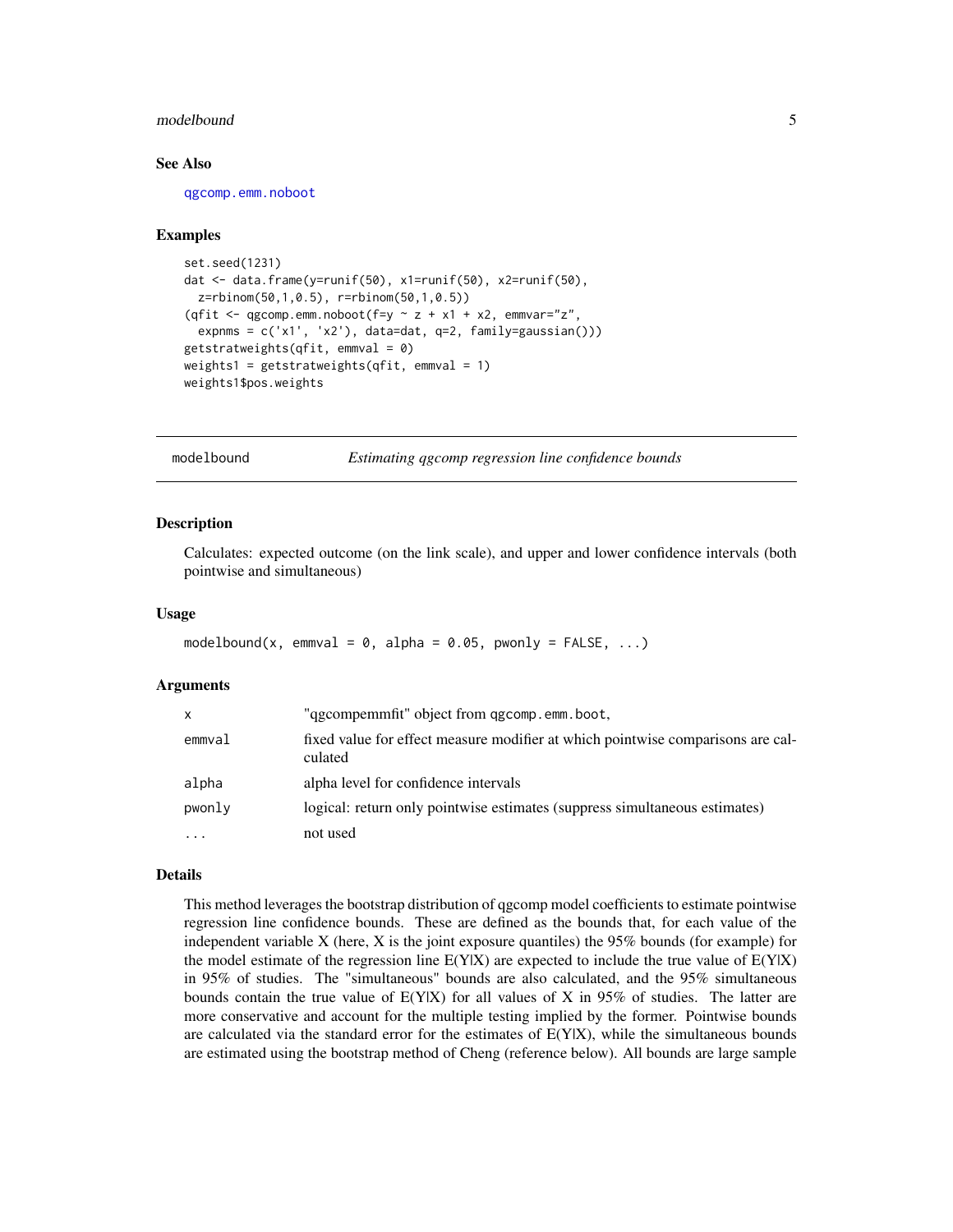<span id="page-5-0"></span>bounds that assume normality and thus will be underconservative in small samples. These bounds may also inclue illogical values (e.g. values less than 0 for a dichotomous outcome) and should be interpreted cautiously in small samples.

Reference:

Cheng, Russell CH. "Bootstrapping simultaneous confidence bands." Proceedings of the Winter Simulation Conference, 2005.. IEEE, 2005.

#### Value

A data frame containing

linpred: The linear predictor from the marginal structural model

r/o/m: The canonical measure (risk/odds/mean) for the marginal structural model link

se....: the stndard error of linpred

ul..../ll....: Confidence bounds for the effect measure, and bounds centered at the canonical measure (for plotting purposes)

The confidence bounds are either "pointwise" (pw) and "simultaneous" (simul) confidence intervals at each each quantized value of all exposures.

#### See Also

[qgcomp.emm.boot](#page-10-1)

```
## Not run:
set.seed(50)
dat <- data.frame(y=runif(50), x1=runif(50), x2=runif(50),
                  z=rbinom(50,1,0.5), r=rbinom(50,1,0.5))
(qfit \leq qgcomp.emm.noboot(f=y \sim z + x1 + x2, emmvar="z",
                           expnms = c('x1', 'x2'), data=dat, q=4, family=gaussian()))
(qfit2 <- qgcomp.emm.boot(f=y \sim z + x1 + x2, emmvar="z",
                          degree = 1,
                          expnms = c('x1', 'x2'), data=dat, q=4, family=gaussian()))
# modelbound(qfit) # this will error (only works with bootstrapped objects)
modelbound(qfit2)
# logistic model
set.seed(200)
dat2 <- data.frame(y=rbinom(200, 1, 0.3), x1=runif(200), x2=runif(200),
                  z=rbinom(200,1,0.5))
(qfit3 <- qgcomp.emm.boot(f=y \sim z + x1 + x2, emmvar="z",
                          degree = 1,
                   expnms = c('x1', 'x2'), data=data2, q=4, rr = FALSE, family=binomial())modelbound(qfit3)
# risk ratios instead (check for upper bound > 1.0, indicating implausible risk)
(qfit3b \leq qgcomp.emm.boot(f=y \sim z + x1 + x2, emmvar="z",
                          degree = 1,
                    expnms = c('x1', 'x2'), data=data2, q=4, rr = TRUE, family=binomial())modelbound(qfit3b)
```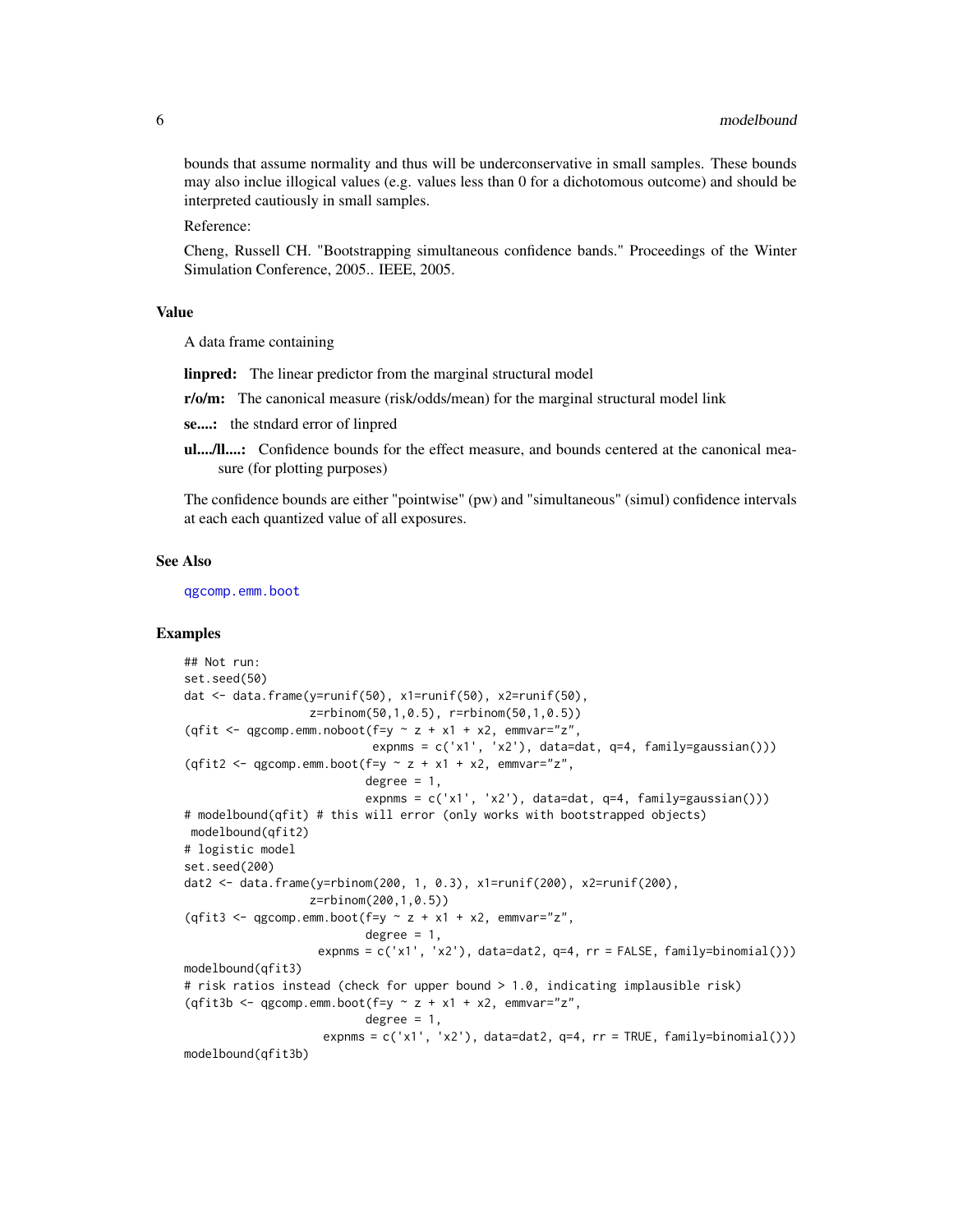# <span id="page-6-0"></span>plot.ggcompemmfit 7

```
# categorical modifier
set.seed(50)
dat3 <- data.frame(y=runif(50), x1=runif(50), x2=runif(50),
   z=sample(0:2, 50,replace=TRUE), r=rbinom(50,1,0.5))
dat3$z = as.factor(data3$z)(qfit4 <- qgcomp.emm.boot(f=y \sim z + x1 + x2, emmvar="z",
                          degree = 1,
                          expnms = c('x1', 'x2'), data=dat3, q=4, family=gaussian()))
modelbound(qfit4, emmval=2)
## End(Not run)
```
plot.qgcompemmfit *Default plotting method for a qgcompfit object*

#### **Description**

Plot a quantile g-computation object. For qgcomp.noboot, this function will create a butterfly plot of weights. For qgcomp.boot, this function will create a box plot with smoothed line overlaying that represents a non-parametric fit of a model to the expected outcomes in the population at each quantile of the joint exposures (e.g. '1' represents 'at the first quantile for every exposure')

#### Usage

```
## S3 method for class 'qgcompemmfit'
plot(x, emmval = 0, suppressprint = FALSE, ...)
```
#### **Arguments**

| $\mathsf{x}$  | "ggcompfit" object from ggcomp.noboot, ggcomp.boot, ggcomp.cox.noboot,<br>ggcomp.cox.boot, ggcomp.zi.noboot or ggcomp.zi.boot functions                                                                                       |
|---------------|-------------------------------------------------------------------------------------------------------------------------------------------------------------------------------------------------------------------------------|
| emmval        | fixed value for effect measure modifier at which pointwise comparisons are cal-<br>culated                                                                                                                                    |
| suppressprint | If TRUE, suppresses the plot, rather than printing it by default (it can be saved<br>as a ggplot2 object (or list of ggplot2 objects if x is from a zero- inflated model)<br>and used programmatically) ( $default = FALSE$ ) |
| $\cdot$       | unused                                                                                                                                                                                                                        |

#### Value

If suppressprint=FALSE, then this function prints a plot specific to a "qgcompemmfit" object. If no bootstrapping is used, it will print a butterfly plot of the weights at the specified value of the modifier (set via emmval parameter) If bootstrapping is used, it will print a joint regression line for all exposures at the specified value of the modifier (set via emmval parameter)

If suppressprint=TRUE, then this function returns a "gg" (regression line) or "gtable" (butterfly plot) object (from ggplot2 package or gtable/grid packages), which can be used to print a ggplot figure and modify either of the above figures (see example below)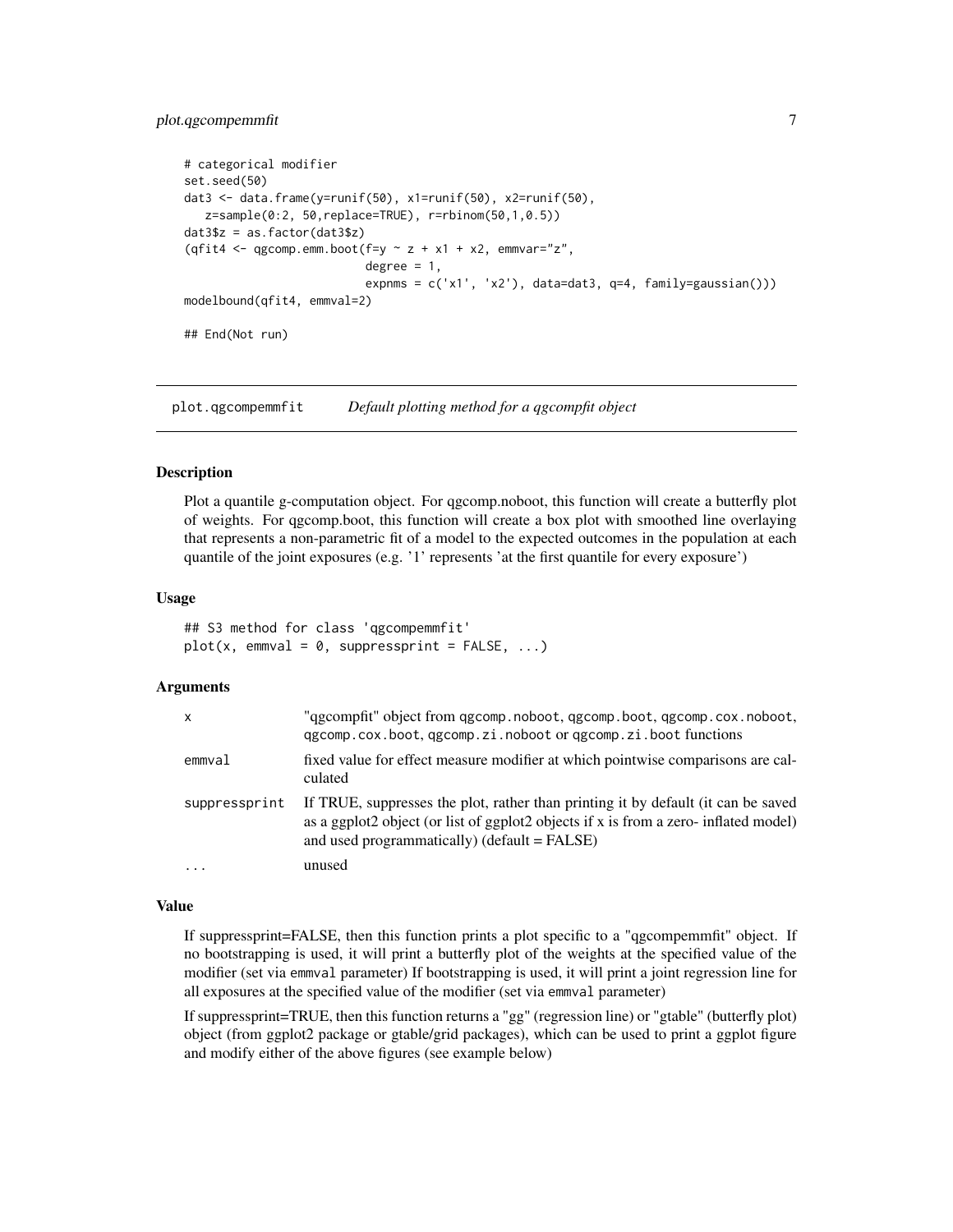#### <span id="page-7-0"></span>See Also

[qgcomp.noboot](#page-0-0), [qgcomp.boot](#page-0-0), and [qgcomp](#page-0-0)

```
set.seed(50)
# linear model, binary modifier
dat <- data.frame(y=runif(50), x1=runif(50), x2=runif(50),
z=rbinom(50,1,0.5), r=rbinom(50,1,0.5))
(qfit \leq qgcomp.emm.noboot(f=y \sim z + x1 + x2, emmvar="z",
expnms = c('x1', 'x2'), data=dat, q=2, family=gaussian()))
plot(qfit, emmval = 1)
#
library(ggplot2)
# example with bootstrapping
dat2 <- data.frame(y=runif(50), x1=runif(50), x2=runif(50),
z=sample(0:2, 50,replace=TRUE), r=rbinom(50,1,0.5))
dat2$z = as.factor(dat2$z)
(qfit4 <- qgcomp.emm.boot(f=y \sim z + x1 + x2, emmvar="z",
                          degree = 1, B = 20,expnms = c('x1', 'x2'), data=dat2, q=4, family=gaussian()))
plot(qfit4)
pp0 = plot(qfit4, emmval=0, suppressprint=TRUE)
pp1 = plot(qfit4, emmval=1, suppressprint=TRUE)
pp2 = plot(qfit4, emmval=2, suppressprint=TRUE)
pp1 + theme_linedraw() # can use with other ggplot functions
# overlay (fussy to work with)
ppom <- ggplot_build(pp0 + pp1[2] + pp2[[2]] + scale_color_discrete(guide="none"))
ppom$data[[1]]$colour <- ppom$data[[2]]$colour <- "gray40" # emmval = 0 -> dark gray
ppom$data[[3]]$colour <- ppom$data[[4]]$colour <- "gray80" # emmval = 1 -> light gray
ppom$data[[5]]$colour <- ppom$data[[6]]$colour <- "black" # emmval = 2 -> black
xincrement = <math>0.025</math>ppom$data[[1]]$x <- ppom$data[[2]]$x <- ppom$data[[1]]$x - xincrement
ppom$data[[2]]$xmin <- ppom$data[[2]]$xmin - xincrement
ppom$data[[2]]$xmax <- ppom$data[[2]]$xmax - xincrement
ppom$data[[5]]$x <- ppom$data[[6]]$x <- ppom$data[[5]]$x + xincrement
ppom$data[[6]]$xmin <- ppom$data[[6]]$xmin + xincrement
ppom$data[[6]]$xmax <- ppom$data[[6]]$xmax + xincrement
plot(ggplot_gtable(ppom))
## Not run:
library(gtable) # may need to separately install gtable
# example with no bootstrapping, adding object from bootstrapped fit
pp2 \leq plot(qfit, emmval = 1, suppressprint=True)grid.draw(pp2)
# insert row on top that is 1/2 height of existing plot
pp2b = gtable::gtable_add_rows(pp2, heights=unit(0.5, 'null') ,pos = 0)
# add plot to that row
pp3 = gtable::gtable\_add\_grob(pp2b, ggplot2::ggplotGrobb(pp), t=1, l=1, r=2)grid.draw(pp3)
```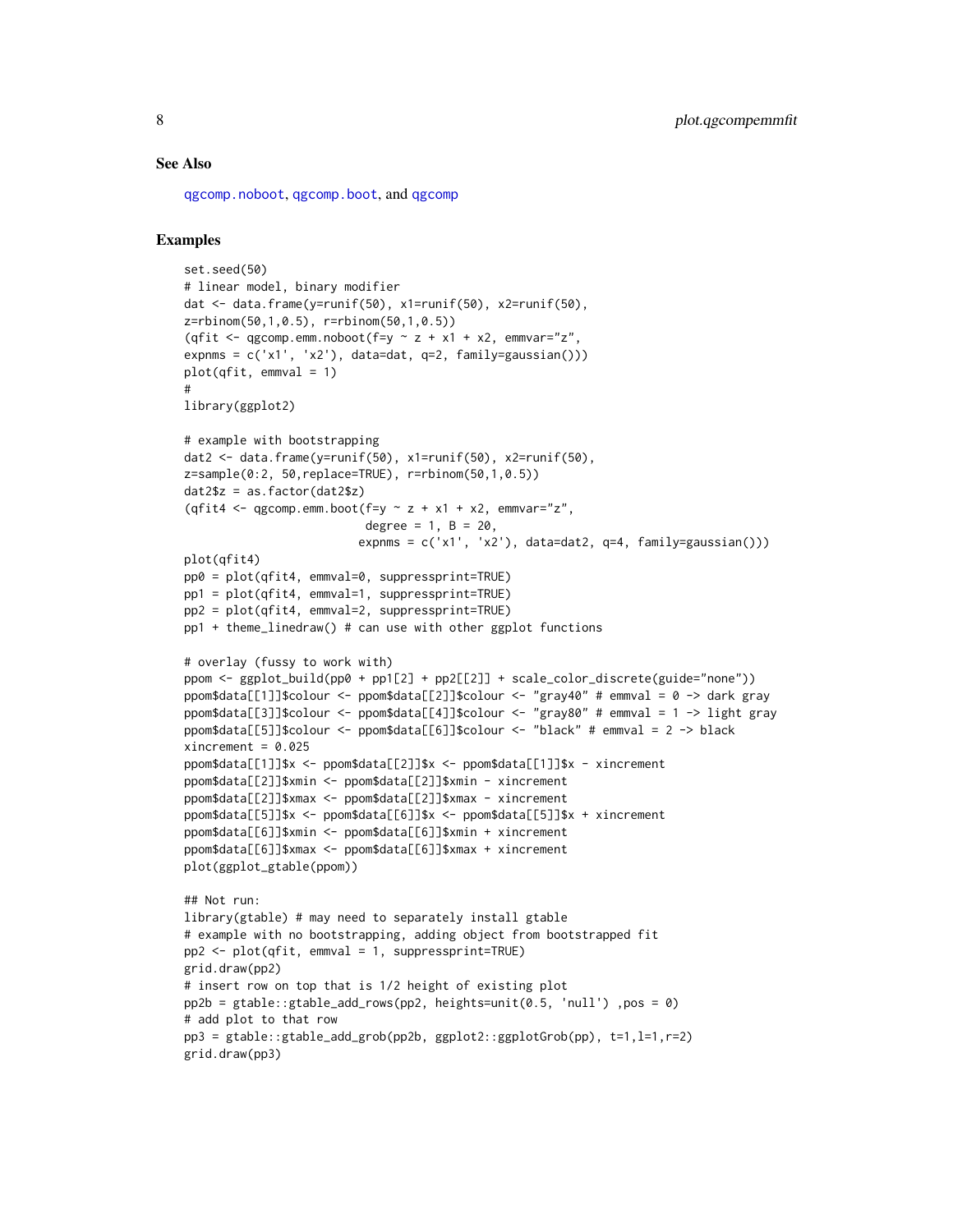<span id="page-8-0"></span>## End(Not run)

### Description

Calculates: expected outcome (on the link scale), mean difference (link scale) and the standard error of the mean difference (link scale) for pointwise comparisons

#### Usage

```
pointwisebound(x, alpha = 0.05, pointwiseref = 1, emmval = 0, ...)
```
#### Arguments

| $\mathsf{x}$ | qgcompemmfit object from qgcomp.emm.noboot                                                                                                              |
|--------------|---------------------------------------------------------------------------------------------------------------------------------------------------------|
| alpha        | alpha level for confidence intervals                                                                                                                    |
| pointwiseref | referent quantile (e.g. 1 uses the lowest joint-exposure category as the referent<br>category for calculating all mean differences/standard deviations) |
| emmval       | fixed value for effect measure modifier at which pointwise comparisons are cal-<br>culated                                                              |
|              | not used                                                                                                                                                |

### Details

The comparison of interest following a qgcomp fit is often comparisons of model predictions at various values of the joint-exposures (e.g. expected outcome at all exposures at the 1st quartile vs. the 3rd quartile). The expected outcome at a given joint exposure and at a given level of non-exposure covariates (W) is given as  $E(Y|S,W=w)$ , where S takes on integer values 0 to q-1. Thus, comparisons are of the type  $E(Y|S=s,W=w)$  -  $E(Y|S=s2,W=w)$  where s and s2 are two different values of the joint exposures (e.g. 0 and 2). This function yields  $E(Y|S,W=w)$  as well as  $E(Y|S=s,W=w)$ .  $E(Y|S=p,W=w)$  where s is any value of S and p is the value chosen via "pointwise ref" - e.g. for binomial variables this will equal the risk/ prevalence difference at all values of S, with the referent category S=p-1. For the non-boostrapped version of quantile g-computation (under a linear model) Note that function only works with standard "qgcompint" objects from qgcomp.emm.noboot (so it doesn't work with zero inflated, hurdle, or Cox models) Variance for the overall effect estimate is given by:  $transpose(G)Cov(\beta)G$  Where the "gradient vector" G is given by

$$
G = [\partial(f(\beta))/\partial \beta_1 = 1, ..., \partial(f(\beta))/\partial \beta_3 = 1]
$$

 $f(\beta) = \sum_{i}^{p} \beta_i$ , and∂y/∂x denotes the partial derivative/gradient. The vector G takes on values that equal the difference in quantiles of S for each pointwise comparison (e.g. for a comparison of the 3rd vs the 5th category, G is a vector of 2s) This variance is used to create pointwise confidence intervals via a normal approximation: (e.g. upper  $95\%$  CI = psi + variance\*1.96)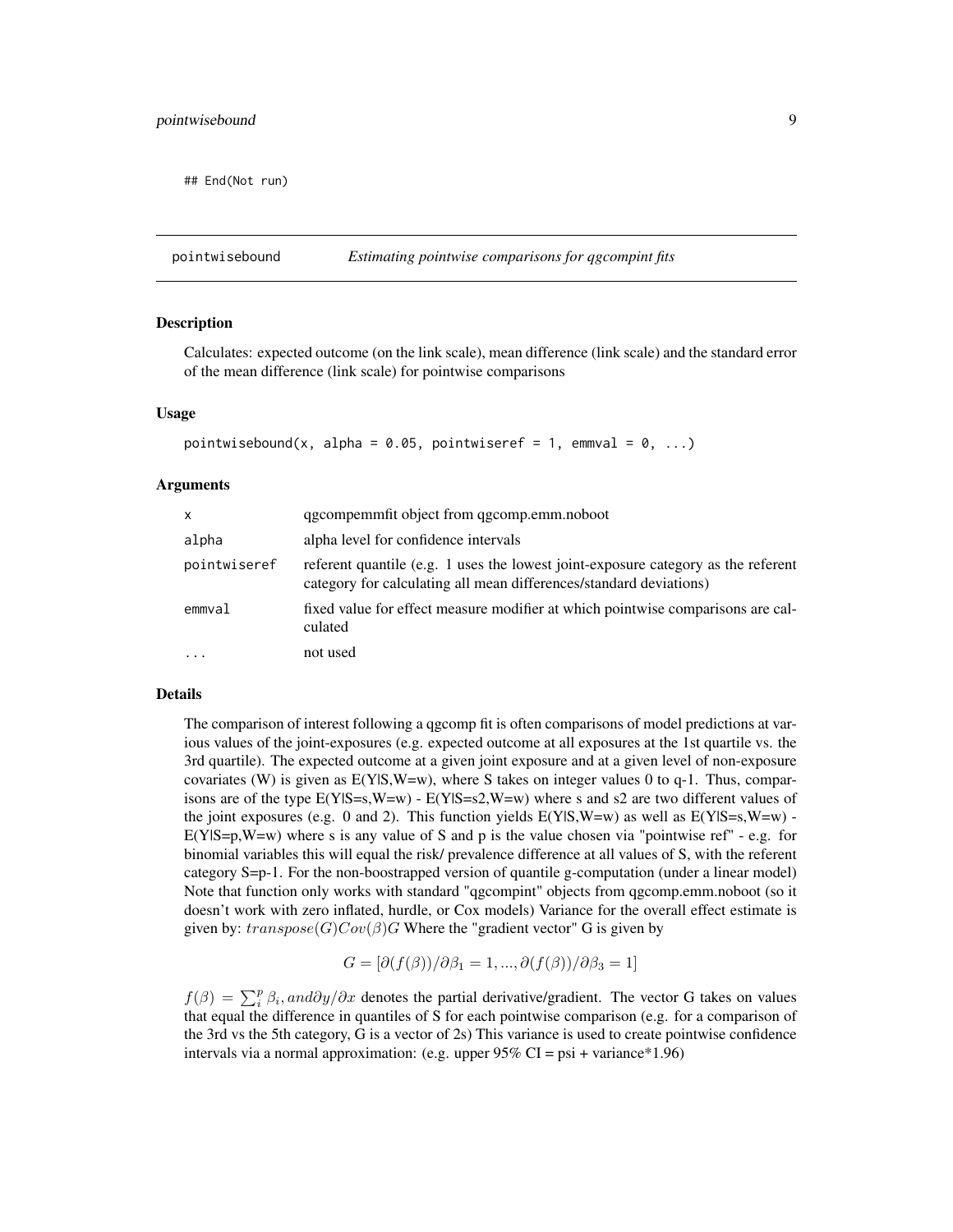<span id="page-9-0"></span>A data frame containing

- **hx:** The "partial" linear predictor  $\beta_0 + \psi \sum_j X_j^q w_j$ , or the effect of the mixture + intercept after conditioning out any confounders. This is similar to the  $h(x)$  function in bkmr. This is not a full prediction of the outcome, but only the partial outcome due to the intercept and the confounders
- rr/or/mean.diff: The canonical effect measure (risk ratio/odds ratio/mean difference) for the marginal structural model link

se....: the stndard error of the effect measure

ul..../ll....: Confidence bounds for the effect measure

# See Also

[qgcomp.emm.noboot](#page-15-1), [pointwisebound.noboot](#page-0-0)

```
set.seed(50)
# linear model, binary modifier
dat <- data.frame(y=runif(50), x1=runif(50), x2=runif(50),
z=rbinom(50,1,0.5), r=rbinom(50,1,0.5))
(qfit \leq qgcomp.emm.noboot(f=y \sim z + x1 + x2, emmvar="z",
 expnms = c('x1', 'x2'), data=dat, q=4, family=gaussian()))
pointwisebound(qfit, pointwiseref = 2, emmval = 0.1)
# linear model, categorical modifier
dat3 <- data.frame(y=runif(50), x1=runif(50), x2=runif(50),
z=as.factor(sample(0:2, 50,replace=TRUE)), r=rbinom(50,1,0.5))
(qfit3 <- qgcomp.emm.noboot(f=y \sim z + x1 + x2, emmvar="z",
expnms = c('x1', 'x2'), data=dat3, q=5, family=gaussian()))
pointwisebound(qfit3, pointwiseref = 2, emmval = 0)
pointwisebound(qfit3, pointwiseref = 2, emmval = 1)
pointwisebound(qfit3, pointwiseref = 2, emmval = 2)
# linear model, categorical modifier, bootstrapped
# set B larger for real examples
(qfit3b \leq qgcomp.emm.boot(f=y \sim z + x1 + x2,emmvar="z",
expnms = c('x1', 'x2'), data=dat3, q=5, family=gaussian(), B=10))
pointwisebound(qfit3b, pointwiseref = 2, emmval = 0)
pointwisebound(qfit3b, pointwiseref = 2, emmval = 1)
pointwisebound(qfit3b, pointwiseref = 2, emmval = 2)
# logistic model, binary modifier
dat4 <- data.frame(y=rbinom(50, 1, 0.3), x1=runif(50), x2=runif(50),
 z=as.factor(sample(0:1, 50,replace=TRUE)), r=rbinom(50,1,0.5))
(qfit4 <- qgcomp.emm.boot(f=y \sim z + x1 + x2, emmvar="z",
expnms = c('x1', 'x2'), data=data+4, q=5, family=binomial(), B=10)pointwisebound(qfit4, pointwiseref = 2, emmval = 0) # reverts to odds ratio
```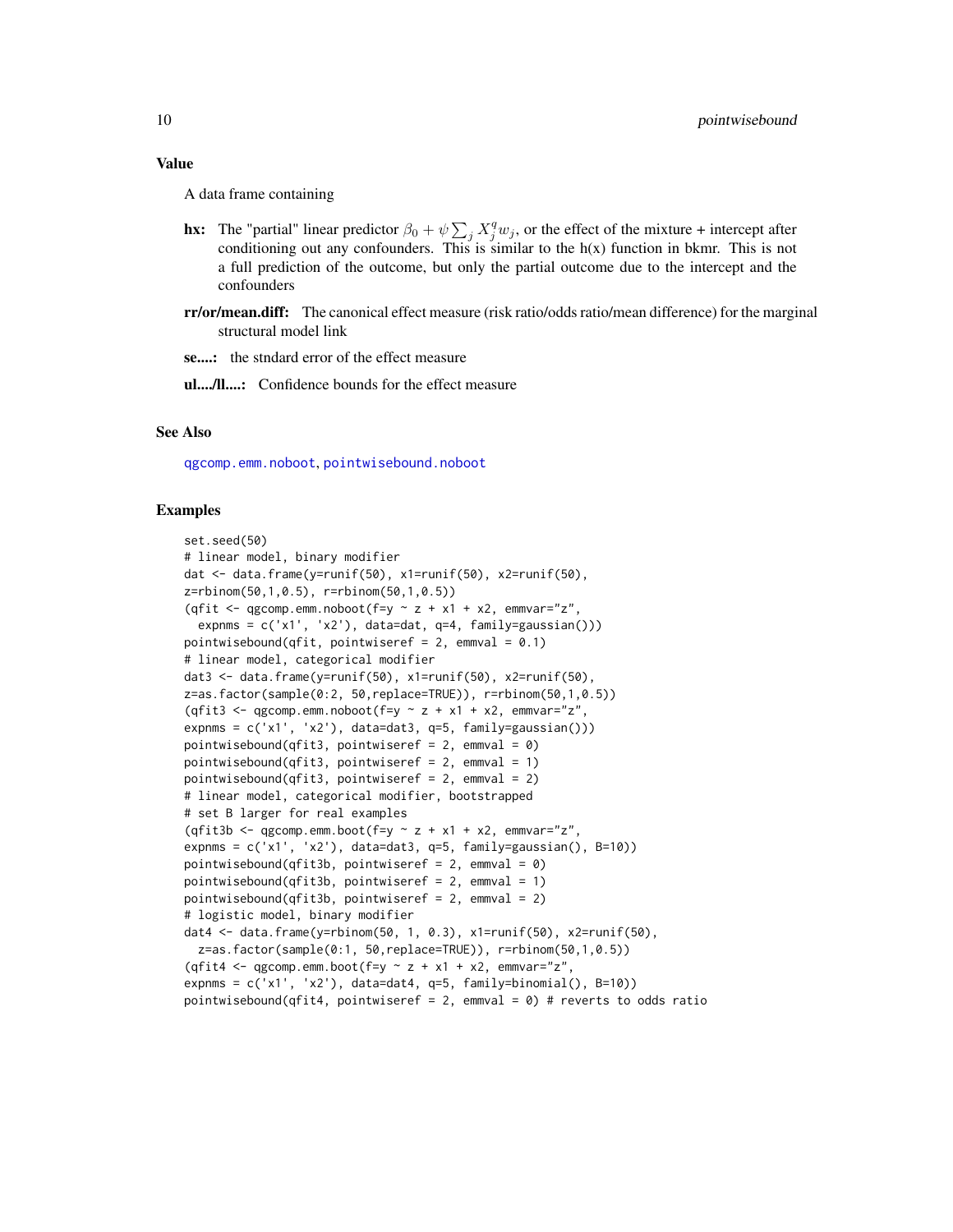<span id="page-10-0"></span>print.qgcompemmfit *Default printing method for a qgcompemmfit object*

# Description

Prints output depending for qgcomp.emm.noboot will output final estimate of joint exposure effect (similar to the 'index' effect in weighted quantile sums), as well as estimates of the 'weights' (standardized coefficients).

#### Usage

## S3 method for class 'qgcompemmfit'  $print(x, showweights = TRUE, ...)$ 

#### Arguments

| $\mathsf{x}$            | "ggcompemmfit" object from qgcomp.emm.noboot function |
|-------------------------|-------------------------------------------------------|
| showweights             | logical: should weights be printed, if estimated?     |
| $\cdot$ $\cdot$ $\cdot$ | unused                                                |

#### Value

Invisibly returns x. Called primarily for side effects.

#### See Also

[qgcomp.emm.noboot](#page-15-1), [getstratweights](#page-3-1)

<span id="page-10-1"></span>qgcomp.emm.boot *EMM for Quantile g-computation for continuous, binary, and count outcomes under linearity/additivity*

#### Description

This function fits a quantile g-computation model, allowing effect measure modification by a binary or continuous covariate. This allows testing of statistical interaction as well as estimation of stratum specific effects. This particular implementation formally fits a marginal structural model using a Monte Carlo-based g-computation method, utilizing bootstrapping for variance estimates. Because this approach allows for non-linear/non-additive effects of exposures, it does not report weights nor EMM stratum specific effects.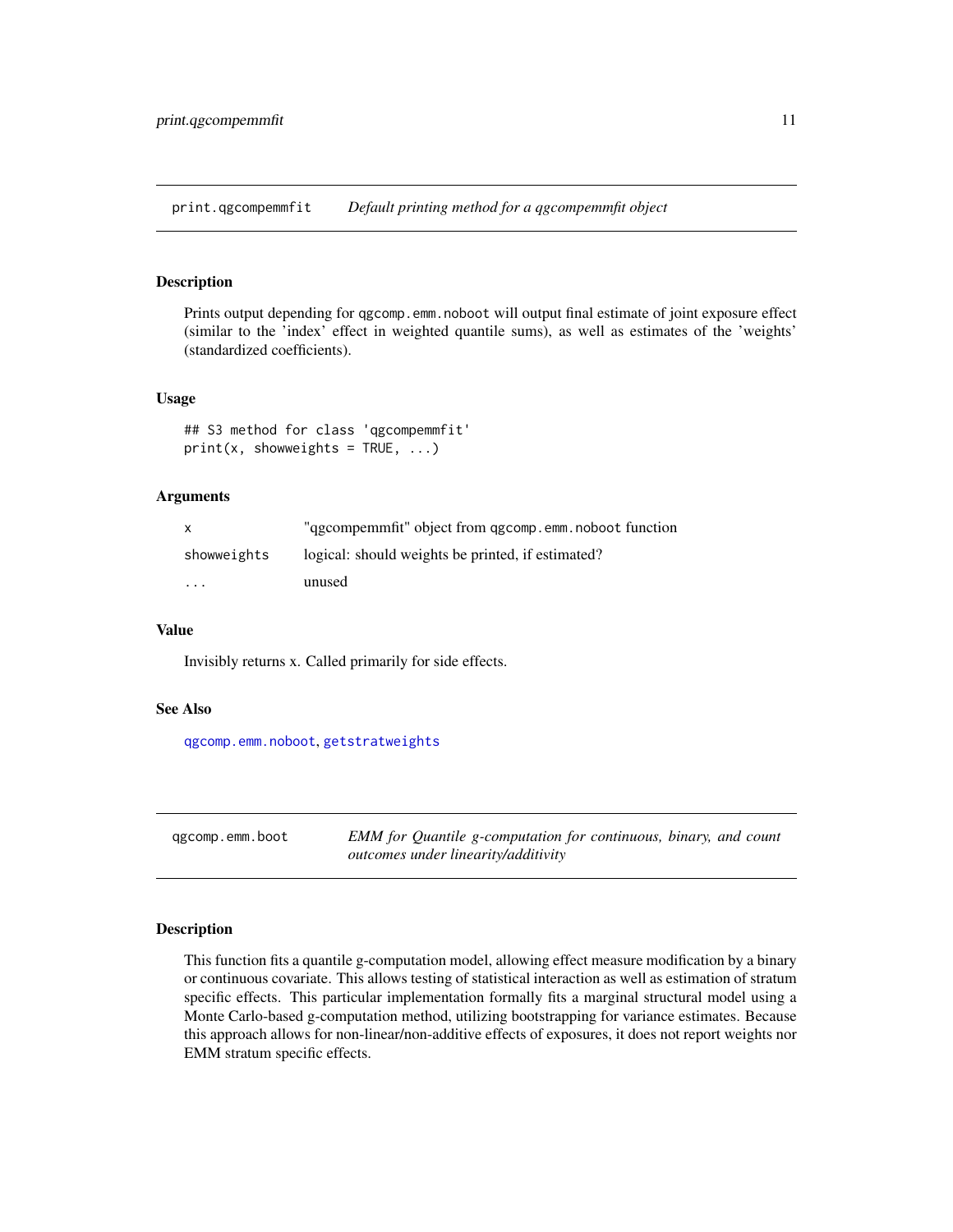# Usage

```
qgcomp.emm.boot(
 f,
 data,
 expnms = NULL,
 emmvar = "",q = 4,breaks = NULL,
 id = NULL,weights,
 alpha = 0.05,
 B = 200,rr = TRUE,degree = 1,
 seed = NULL,
 bayes = FALSE,
 MCsize = nrow(data),
 parallel = FALSE,
 parplan = FALSE,
 errcheck = FALSE,
  ...
\mathcal{L}
```

| f       | R style formula                                                                                                                                                                                                                                                                                                                                                                                                                                                                        |
|---------|----------------------------------------------------------------------------------------------------------------------------------------------------------------------------------------------------------------------------------------------------------------------------------------------------------------------------------------------------------------------------------------------------------------------------------------------------------------------------------------|
| data    | data frame                                                                                                                                                                                                                                                                                                                                                                                                                                                                             |
| expnms  | character vector of exposures of interest                                                                                                                                                                                                                                                                                                                                                                                                                                              |
| emmvar  | (character) name of effect measure modifier in dataset (if categorical, must be<br>coded as a factor variable)                                                                                                                                                                                                                                                                                                                                                                         |
| q       | NULL or number of quantiles used to create quantile indicator variables rep-<br>resenting the exposure variables. If NULL, then gcomp proceeds with un-<br>transformed version of exposures in the input datasets (useful if data are already<br>transformed, or for performing standard g-computation)                                                                                                                                                                                |
| breaks  | (optional) NULL, or a list of (equal length) numeric vectors that characterize the<br>minimum value of each category for which to break up the variables named in<br>expnms. This is an alternative to using 'q' to define cutpoints.                                                                                                                                                                                                                                                  |
| id      | (optional) NULL, or variable name indexing individual units of observation<br>(only needed if analyzing data with multiple observations per id/cluster). Note<br>that qgcomp.emm.noboot will not produce cluster-appropriate standard errors<br>(this parameter is essentially ignored in qgcomp.emm.noboot). Qgcomp.emm.boot<br>can be used for this, which will use bootstrap sampling of clusters/individuals<br>to estimate cluster-appropriate standard errors via bootstrapping. |
| weights | "case weights" - passed to the "weight" argument of glm or bayesglm                                                                                                                                                                                                                                                                                                                                                                                                                    |
| alpha   | alpha level for confidence limit calculation                                                                                                                                                                                                                                                                                                                                                                                                                                           |

<span id="page-11-0"></span>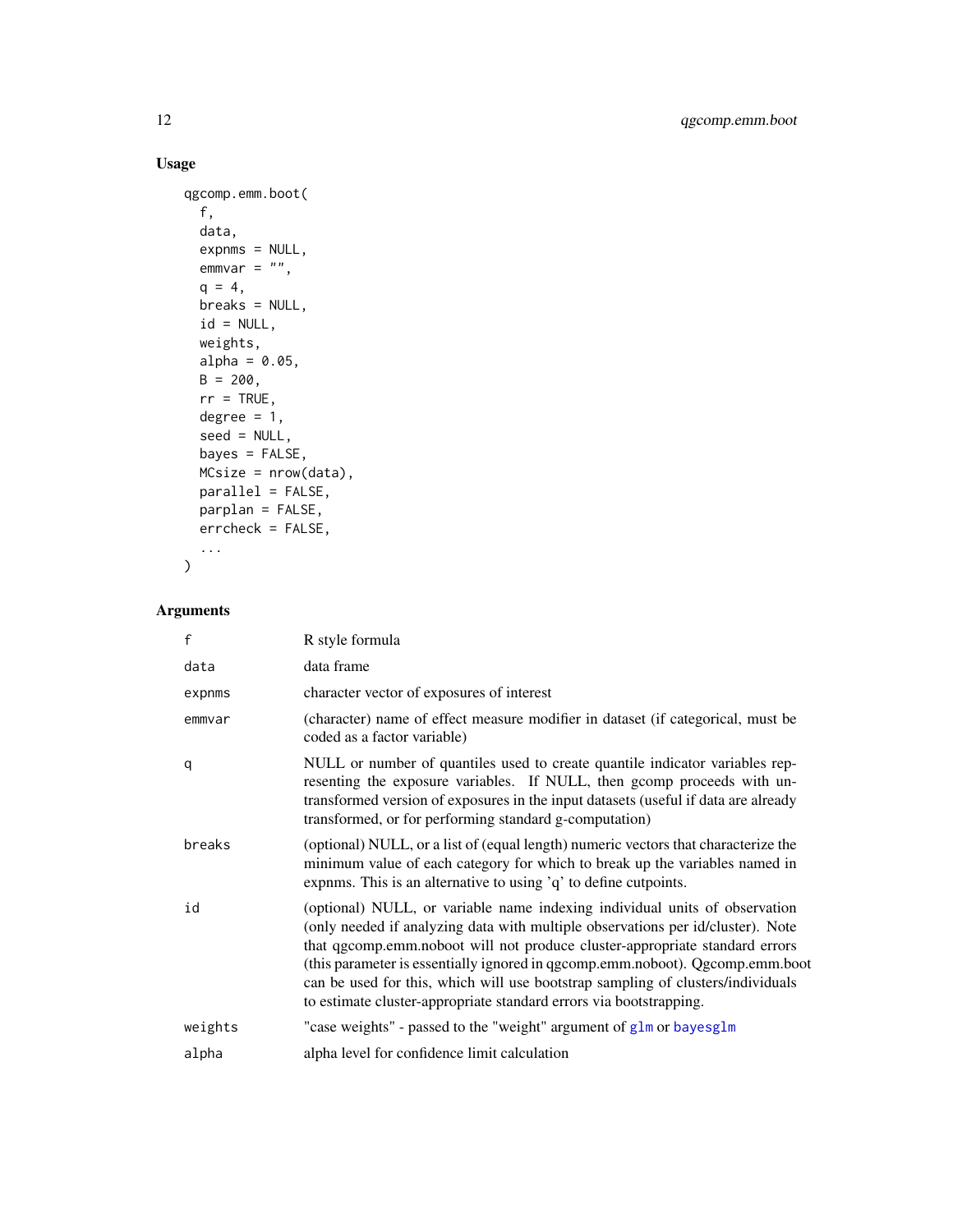<span id="page-12-0"></span>

| B        | integer: number of bootstrap iterations (this should typically be $\geq$ =200, though<br>it is set lower in examples to improve run-time).                                                                                                                                                                                                                                                                                                                                                                  |
|----------|-------------------------------------------------------------------------------------------------------------------------------------------------------------------------------------------------------------------------------------------------------------------------------------------------------------------------------------------------------------------------------------------------------------------------------------------------------------------------------------------------------------|
| rr       | logical: if using binary outcome and rr=TRUE, qgcomp.boot will estimate risk<br>ratio rather than odds ratio                                                                                                                                                                                                                                                                                                                                                                                                |
| degree   | polynomial bases for marginal model (e.g. degree $= 2$ allows that the relation-<br>ship between the whole exposure mixture and the outcome is quadratic (default<br>$= 1$ .                                                                                                                                                                                                                                                                                                                                |
| seed     | integer or NULL: random number seed for replicable bootstrap results                                                                                                                                                                                                                                                                                                                                                                                                                                        |
| bayes    | use underlying Bayesian model (arm package defaults). Results in penalized<br>parameter estimation that can help with very highly correlated exposures. Note:<br>this does not lead to fully Bayesian inference in general, so results should be<br>interpreted as frequentist.                                                                                                                                                                                                                             |
| MCsize   | integer: sample size for simulation to approximate marginal zero inflated model<br>parameters. This can be left small for testing, but should be as large as needed<br>to reduce simulation error to an acceptable magnitude (can compare psi coeffi-<br>cients for linear fits with qgcomp.noboot to gain some intuition for the level of<br>expected simulation error at a given value of MCsize). This likely won't matter<br>much in linear models, but may be important with binary or count outcomes. |
| parallel | use (safe) parallel processing from the future and future.apply packages                                                                                                                                                                                                                                                                                                                                                                                                                                    |
| parplan  | (logical, default=FALSE) automatically set future::plan to plan(multisession)<br>(and set to existing plan after bootstrapping)                                                                                                                                                                                                                                                                                                                                                                             |
| errcheck | (logical, default=TRUE) include some basic error checking. Slightly faster if set<br>to false (but be sure you understand risks)                                                                                                                                                                                                                                                                                                                                                                            |
| $\cdots$ | arguments to glm (e.g. family)                                                                                                                                                                                                                                                                                                                                                                                                                                                                              |

a qgcompfit object, which contains information about the effect measure of interest (psi) and associated variance (var.psi), as well as information on the model fit (fit) and information on the weights/standardized coefficients in the positive (pos.weights) and negative (neg.weights) directions.

#### See Also

[qgcomp.noboot](#page-0-0)

```
set.seed(50)
# linear model, binary modifier
dat <- data.frame(y=runif(50), x1=runif(50), x2=runif(50),
  z=rbinom(50,1,0.5), r=rbinom(50,1,0.5))
(qfit <- qgcomp.emm.noboot(f=y \sim z + x1 + x2, emmvar="z",
  expnms = c('x1', 'x2'), data=dat, q=4, family=gaussian()))
# set B larger for real examples
(qfit2 <- qgcomp.emm.boot(f=y \sim z + x1 + x2, emmvar="z",
  degree = 1,
```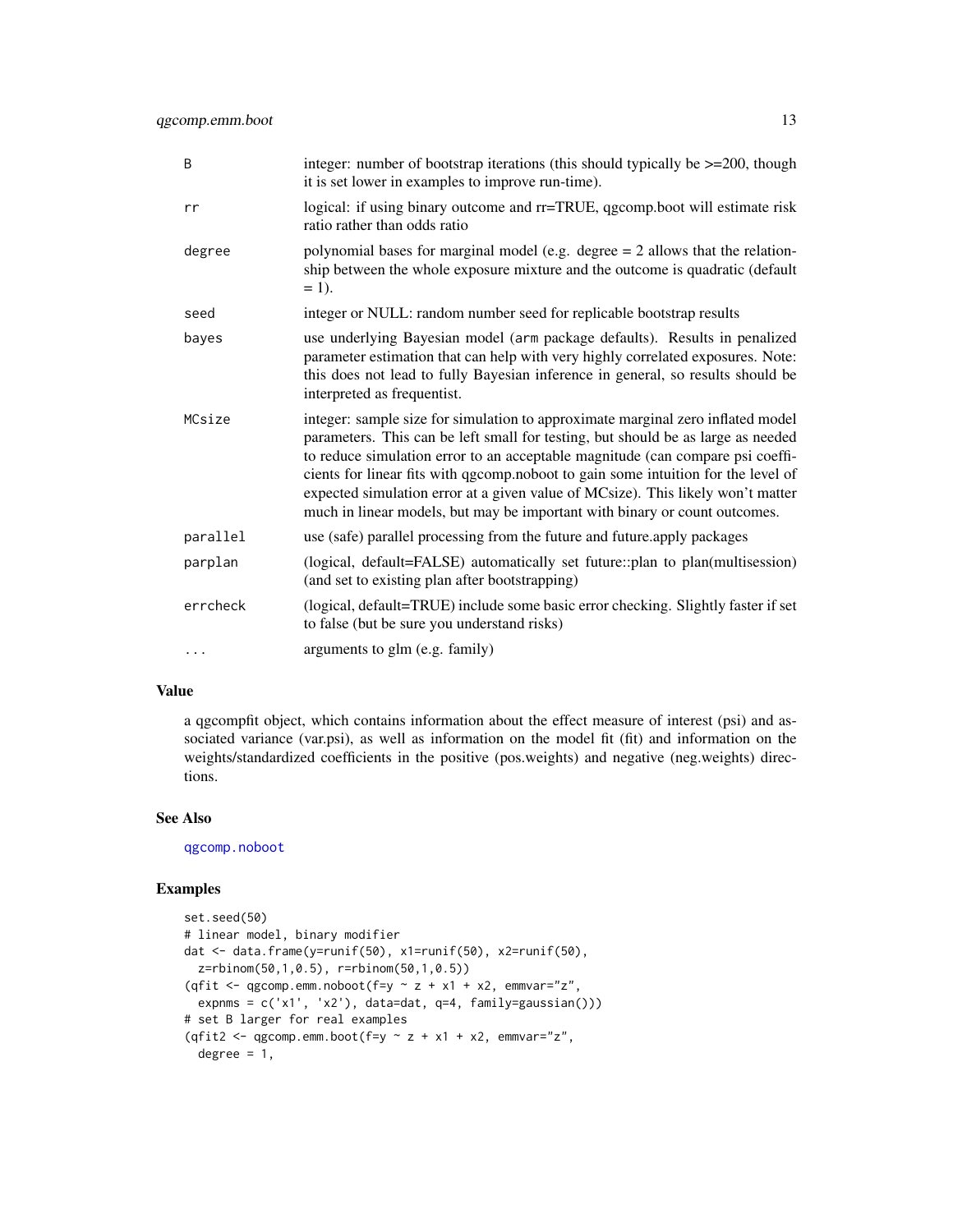```
expnms = c('x1', 'x2'), data=dat, q=4, family=gaussian(), B=10)# categorical modifier
dat2 <- data.frame(y=runif(50), x1=runif(50), x2=runif(50),
  z=sample(0:2, 50,replace=TRUE), r=rbinom(50,1,0.5))
dat2$z = as.factor(dat2$z)
(qfit3 <- qgcomp.emm.noboot(f=y \sim z + x1 + x2, emmvar="z",
  expnms = c('x1', 'x2'), data=data, q=4, family=gaussian())# set B larger for real examples
(qfit4 <- qgcomp.emm.boot(f=y \sim z + x1 + x2, emmvar="z",
  degree = 1,
  expnms = c('x1', 'x2'), data=dat2, q=4, family=gaussian(), B=10))
```
qgcomp.emm.cox.noboot *EMM for Quantile g-computation with survival outcomes under linearity/additivity*

# Description

This function performs quantile g-computation in a survival setting, , allowing effect measure modification by a binary, categorical or continuous covariate. This allows testing of statistical interaction as well as estimation of stratum specific effects.

#### Usage

```
qgcomp.emm.cox.noboot(
  f,
 data,
 expnms = NULL,emmvar = NULL,
 q = 4,
 breaks = NULL,
  id = NULL,weights,
 cluster = NULL,
  alpha = 0.05,
 errcheck = TRUE,
  ...
```
# )

| $\mathsf{f}$ | R style survival formula, which includes Surv in the outcome definition. E.g.<br>Surv(time, event) $\sim$ exposure. Offset terms can be included via Surv(time, event)<br>$\sim$ exposure + offset(z) |
|--------------|-------------------------------------------------------------------------------------------------------------------------------------------------------------------------------------------------------|
| data         | data frame                                                                                                                                                                                            |
| expnms       | character vector of exposures of interest                                                                                                                                                             |

<span id="page-13-0"></span>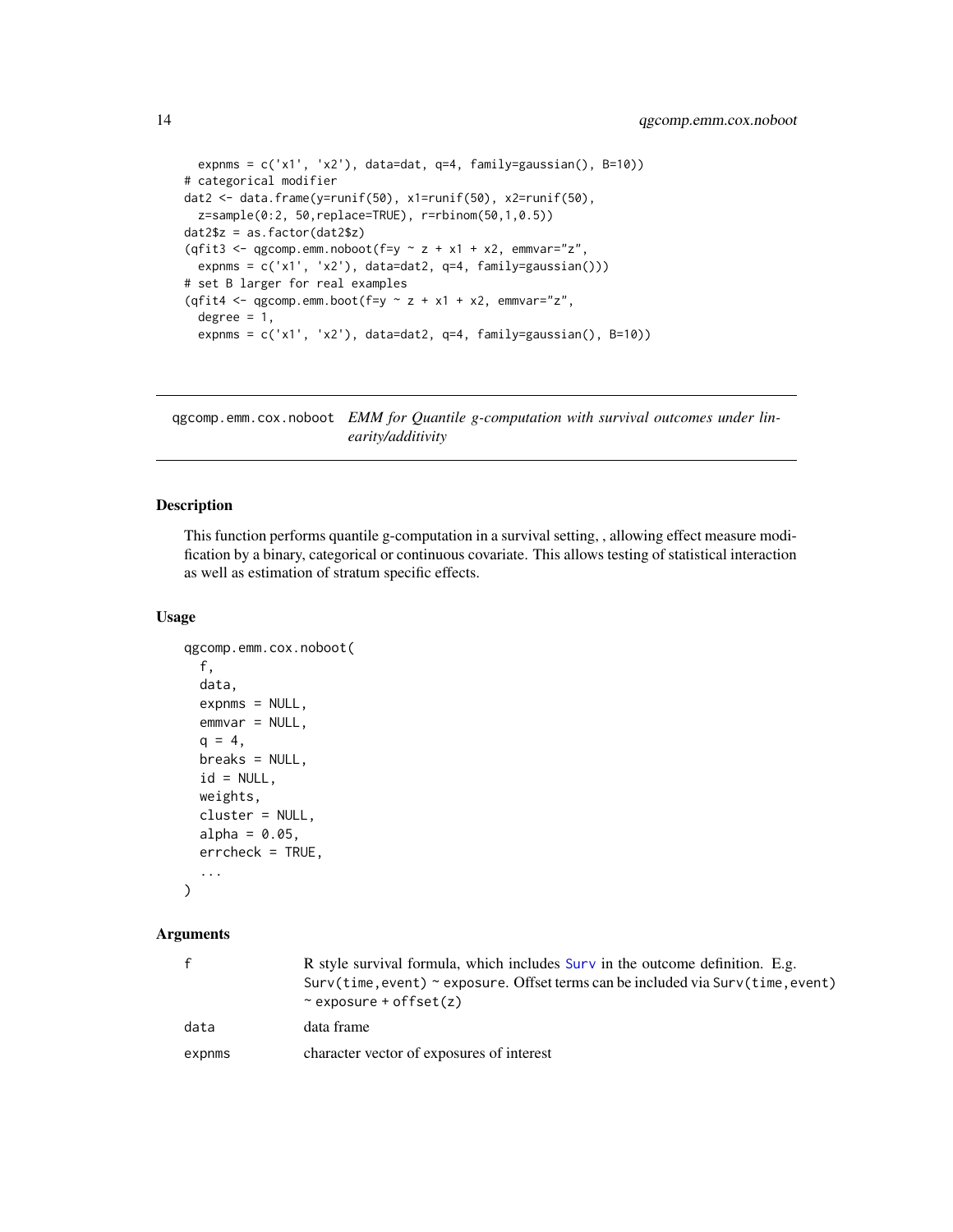<span id="page-14-0"></span>

| emmvar   | (character) name of effect measure modifier in dataset (if categorical, must be<br>coded as a factor variable)                                                                                                                                                                                          |
|----------|---------------------------------------------------------------------------------------------------------------------------------------------------------------------------------------------------------------------------------------------------------------------------------------------------------|
| q        | NULL or number of quantiles used to create quantile indicator variables rep-<br>resenting the exposure variables. If NULL, then gcomp proceeds with un-<br>transformed version of exposures in the input datasets (useful if data are already<br>transformed, or for performing standard g-computation) |
| breaks   | (optional) NULL, or a list of (equal length) numeric vectors that characterize the<br>minimum value of each category for which to break up the variables named in<br>expnms. This is an alternative to using 'q' to define cutpoints.                                                                   |
| id       | (optional) NULL, or variable name indexing individual units of observation<br>(only needed if analyzing data with multiple observations per id/cluster)                                                                                                                                                 |
| weights  | "case weights" - passed to the "weight" argument of coxph                                                                                                                                                                                                                                               |
| cluster  | not yet implemented                                                                                                                                                                                                                                                                                     |
| alpha    | alpha level for confidence limit calculation                                                                                                                                                                                                                                                            |
| errcheck | (logical, default=TRUE) include some basic error checking. Slightly faster if set<br>to false (but be sure you understand risks)                                                                                                                                                                        |
| $\cdots$ | arguments to glm (e.g. family)                                                                                                                                                                                                                                                                          |

a qgcompfit object, which contains information about the effect measure of interest (psi) and associated variance (var.psi), as well as information on the model fit (fit) and information on the weights/standardized coefficients in the positive (pos.weights) and negative (neg.weights) directions.

# See Also

[qgcomp.cox.noboot](#page-0-0)

```
set.seed(5)
N=200
dat <- data.frame(time=(tmg <- pmin(.1,rweibull(N, 10, 0.1))),
               d=1.0*(tmg<0.1), x1=runif(N), x2=runif(N), z=runif(N))
expnms=paste0("x", 1:2)
f = survival::Surv(time, d)~x1 + x2+z
(fit1 <- survival::coxph(f, data = dat))
(obj <- qgcomp.emm.cox.noboot(f, expnms = expnms, emmvar="z", data = dat))
#categorical emm
dat <- data.frame(time=(tmg <- pmin(.1,rweibull(N, 10, 0.1))),
                d=1.0*(tmg<0.1), x1=runif(N), x2=runif(N),
                z=sample(0:2, N, replace=TRUE))
dat$z = as.factor(dat$z)
expnms=paste0("x", 1:2)
f = survival::Surv(time, d)~x1 + x2+z
(obj2 <- qgcomp.emm.cox.noboot(f, expnms = expnms, emmvar="z", data = dat))
```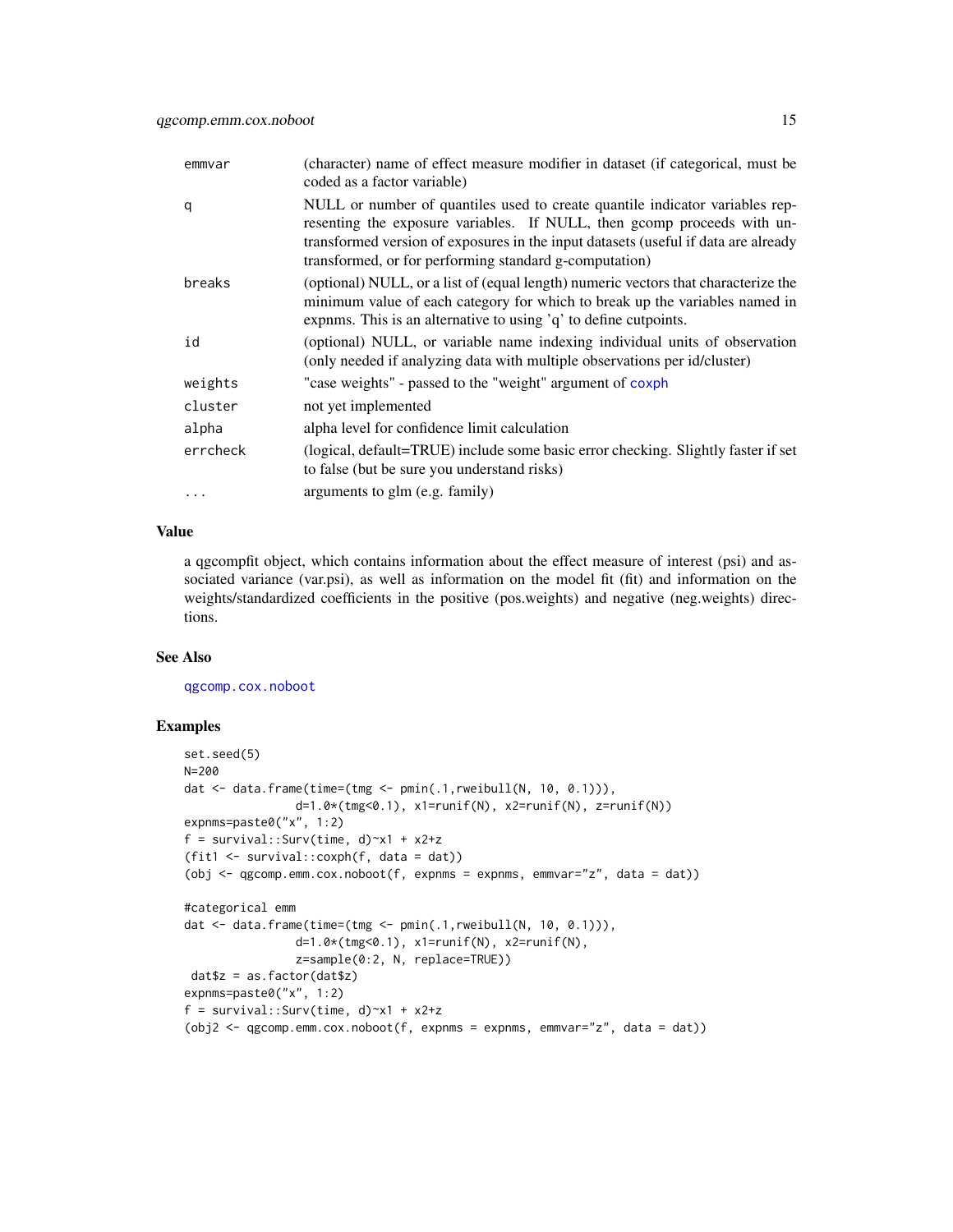<span id="page-15-1"></span><span id="page-15-0"></span>qgcomp.emm.noboot *EMM for Quantile g-computation for continuous, binary, and count outcomes under linearity/additivity*

# Description

This function fits a quantile g-computation model, allowing effect measure modification by a binary or continuous covariate. This allows testing of statistical interaction as well as estimation of stratum specific effects.

# Usage

```
qgcomp.emm.noboot(
 f,
 data,
 expnms = NULL,
 emmvar = NULL,
 q = 4,
 breaks = NULL,
 id = NULL,weights,
 alpha = 0.05,
 bayes = FALSE,
 errcheck = TRUE,
  ...
)
```

| f      | R style formula                                                                                                                                                                                                                                                                                                               |
|--------|-------------------------------------------------------------------------------------------------------------------------------------------------------------------------------------------------------------------------------------------------------------------------------------------------------------------------------|
| data   | data frame                                                                                                                                                                                                                                                                                                                    |
| expnms | character vector of exposures of interest                                                                                                                                                                                                                                                                                     |
| emmvar | (character) name of effect measure modifier in dataset (if categorical, must be<br>coded as a factor variable)                                                                                                                                                                                                                |
| q      | NULL or number of quantiles used to create quantile indicator variables rep-<br>resenting the exposure variables. If NULL, then gcomp proceeds with un-<br>transformed version of exposures in the input datasets (useful if data are already<br>transformed, or for performing standard g-computation)                       |
| breaks | (optional) NULL, or a list of (equal length) numeric vectors that characterize the<br>minimum value of each category for which to break up the variables named in<br>expnms. This is an alternative to using 'q' to define cutpoints.                                                                                         |
| id     | (optional) NULL, or variable name indexing individual units of observation<br>(only needed if analyzing data with multiple observations per id/cluster). Note<br>that qgcomp.noboot will not produce cluster-appropriate standard errors (this<br>parameter is essentially ignored in qgcomp.noboot). Qgcomp.boot can be used |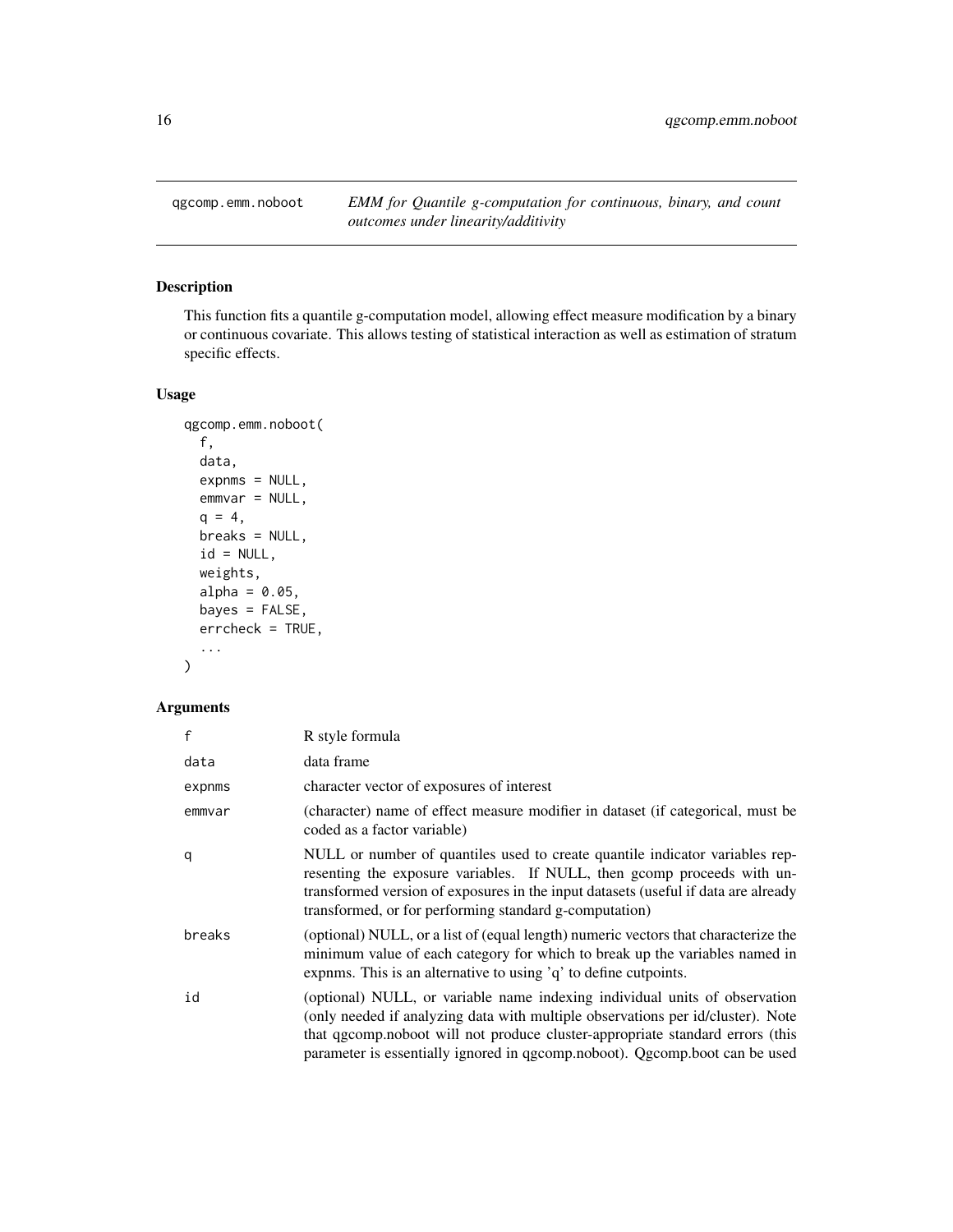<span id="page-16-0"></span>

|          | for this, which will use bootstrap sampling of clusters/individuals to estimate<br>cluster-appropriate standard errors via bootstrapping.                                                                                                                                       |
|----------|---------------------------------------------------------------------------------------------------------------------------------------------------------------------------------------------------------------------------------------------------------------------------------|
| weights  | "case weights" - passed to the "weight" argument of glm or bayesglm                                                                                                                                                                                                             |
| alpha    | alpha level for confidence limit calculation                                                                                                                                                                                                                                    |
| bayes    | use underlying Bayesian model (arm package defaults). Results in penalized<br>parameter estimation that can help with very highly correlated exposures. Note:<br>this does not lead to fully Bayesian inference in general, so results should be<br>interpreted as frequentist. |
| errcheck | (logical, default=TRUE) include some basic error checking. Slightly faster if set<br>to false (but be sure you understand risks)                                                                                                                                                |
| .        | arguments to glm (e.g. family)                                                                                                                                                                                                                                                  |

a qgcompfit object, which contains information about the effect measure of interest (psi) and associated variance (var.psi), as well as information on the model fit (fit) and information on the weights/standardized coefficients in the positive (pos.weights) and negative (neg.weights) directions.

#### See Also

[qgcomp.noboot](#page-0-0)

```
set.seed(50)
# linear model, binary modifier
dat <- data.frame(y=runif(50), x1=runif(50), x2=runif(50),
 z=rbinom(50,1,0.5), r=rbinom(50,1,0.5))
(qfit \leq qgcomp.emm.noboot(f=y \sim z + x1 + x2, emmvar="z",
  expnms = c('x1', 'x2'), data=dat, q=2, family=gaussian())# logistic model, continuous modifier
dat2 <- data.frame(y=rbinom(50, 1,0.5), x1=runif(50), x2=runif(50),
 z=runif(50), r=rbinom(50,1,0.5))
(qfit2 <- qgcomp.emm.noboot(f=y \sim z + x1 + x2, emmvar="z",
 expnms = c('x1', 'x2'), data=dat2, q=2, family=binomial()))
# get weights and stratum specific effects at specific value of Z
# (note that when Z=0, the effect is equal to psi1)
qgcompint::getstratweights(qfit2,emmval=0)
qgcompint::getstrateffects(qfit2,emmval=0)
qgcompint::getstratweights(qfit2,emmval=0.5)
qgcompint::getstrateffects(qfit2,emmval=0.5)
# linear model, categorical modifier
dat3 <- data.frame(y=runif(50), x1=runif(50), x2=runif(50),
 z=as.factor(sample(0:2, 50,replace=TRUE)), r=rbinom(50,1,0.5))
(qfit3 <- qgcomp.emm.noboot(f=y \sim z + x1 + x2, emmvar="z",
 expnms = c('x1', 'x2'), data=dat3, q=2, family=gaussian()))
# get weights and stratum specific effects at each value of Z
# (note that when Z=0, the effect is equal to psi1)
qgcompint::getstratweights(qfit3,emmval=0)
```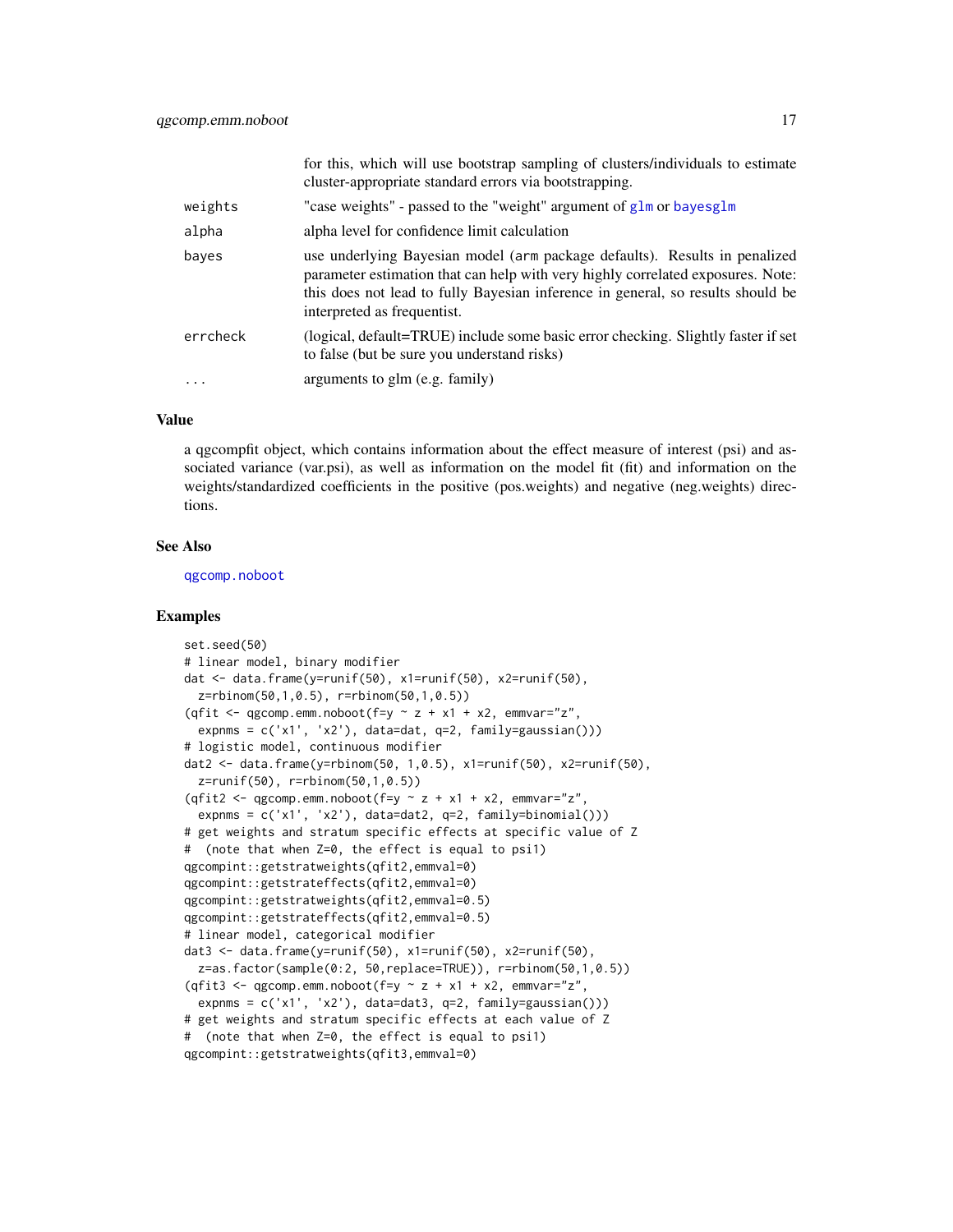```
qgcompint::getstrateffects(qfit3,emmval=0)
qgcompint::getstratweights(qfit3,emmval=1)
qgcompint::getstrateffects(qfit3,emmval=1)
qgcompint::getstratweights(qfit3,emmval=2)
qgcompint::getstrateffects(qfit3,emmval=2)
```
simdata\_quantized\_emm *Simulate quantized exposures for testing methods*

# Description

Simulate quantized exposures for testing methods

# Usage

```
simdata_quantized_emm(
  outcometype = c("continuous", "logistic", "survival"),
 n = 100,corr = NULL,
 b0 = 0,
 mainterms = c(1, 0, 0, 0),
 prodterms = c(1, 0, 0, 0),
  ztype = "binary",
 q = 4,
  yscale = 1,
  shape0 = 3,
  scale0 = 5,
  censtime = 4,
 ncheck = TRUE,
  ...
\mathcal{L}
```

| outcometype | Character variable that is one of c("continuous", "logistic", "survival"). Selects<br>what type of outcome should be simulated (or how). continuous $=$ normal, con-<br>tinous outcome, logistic= binary outcome from logistic model, survival = right<br>censored survival outcome from Weibull model. |
|-------------|---------------------------------------------------------------------------------------------------------------------------------------------------------------------------------------------------------------------------------------------------------------------------------------------------------|
| n           | Sample size                                                                                                                                                                                                                                                                                             |
| corr        | NULL, or vector of correlations between the first exposure and subsequent expo-<br>sures (if $length(corr) < (length(coeff)-1)$ , then this will be backfilled with zeros)                                                                                                                              |
| b0          | (continuous, binary outcomes) model intercept                                                                                                                                                                                                                                                           |
| mainterms   | beta coefficients for X in the outcome model at referent $(0)$ level of interacting<br>variable                                                                                                                                                                                                         |
| prodterms   | product term coefficients for interacting variable                                                                                                                                                                                                                                                      |
| ztype       | type of interacting variable: "continuous", "binary", "categorical"                                                                                                                                                                                                                                     |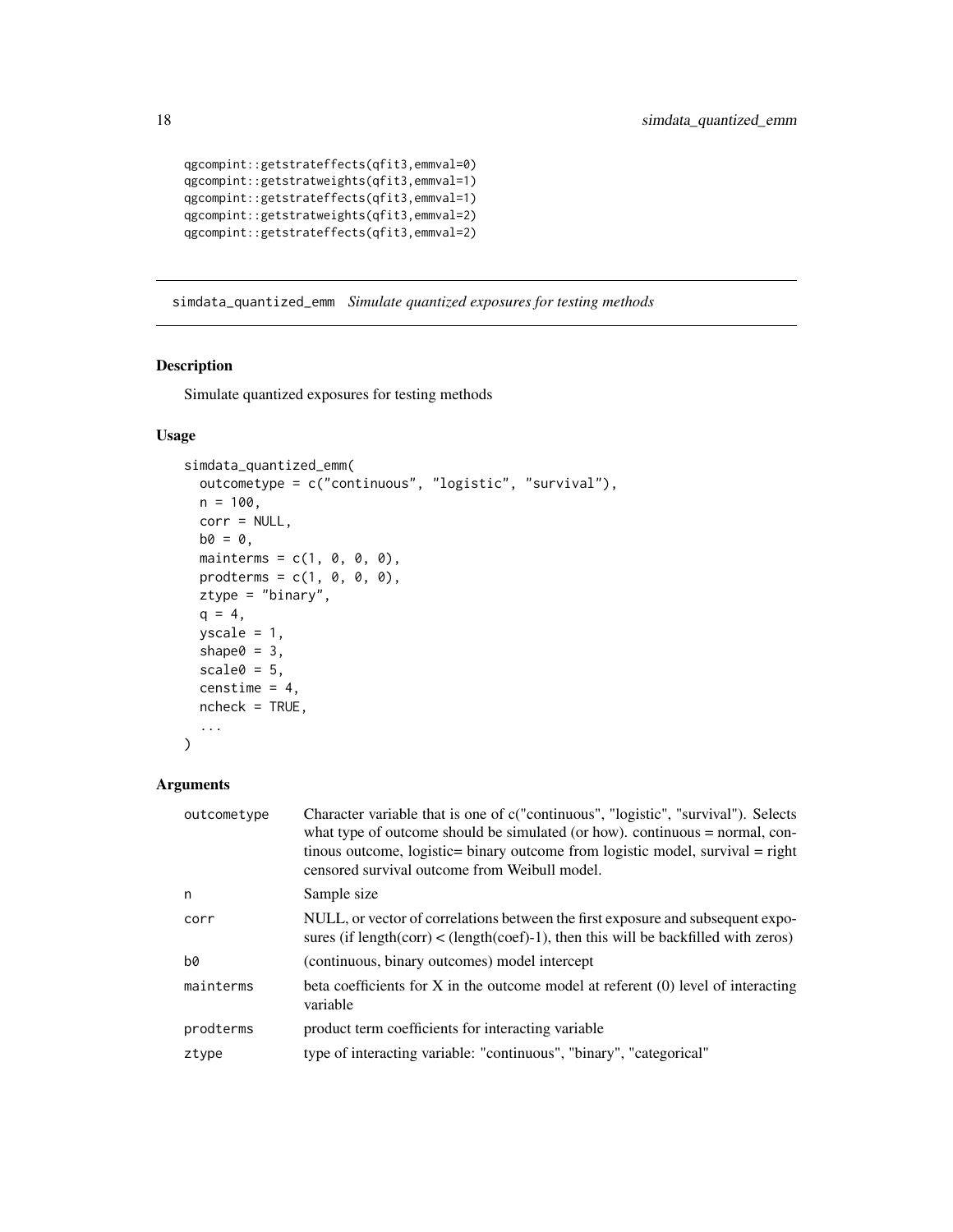<span id="page-18-0"></span>

| q        | Number of levels or "quanta" of each exposure                                                                                                                  |
|----------|----------------------------------------------------------------------------------------------------------------------------------------------------------------|
| yscale   | (continuous outcomes) error scale (residual error) for normally distributed out-<br>comes                                                                      |
| shape0   | (survival outcomes) baseline shape of weibull distribution rweibull                                                                                            |
| scale0   | (survival outcomes) baseline scale of weibull distribution rweibull                                                                                            |
| censtime | (survival outcomes) administrative censoring time                                                                                                              |
| ncheck   | (logical, default=TRUE) adjust sample size if needed so that exposures are ex-<br>actly evenly distributed (so that $qgcomp::quantize(exposure) = exposure)$ ) |
| $\cdots$ | unused                                                                                                                                                         |

#### Details

Simulate continuous (normally distributed errors), binary (logistic function), or event-time outcomes as a linear function

# Value

a data frame

# See Also

[qgcomp.boot](#page-0-0), and [qgcomp.noboot](#page-0-0)

```
set.seed(50)
qdat = simdata_quantized_emm(
  outcomtype="continuous",
  n=10000, corr=c(.9,.3,0,0), mainterms=c(1,1,0,0), prodterms=c(1,1,0,0),
  q = 8)
cor(qdat)
qdat = simdata_quantized_emm(
  outcomtype="continuous",
 n=10000, corr=c(-.9,.3,0,0), mainterms=c(1,2,0,0), prodterms=c(1,1,0,0),
  q = 4\mathcal{L}cor(qdat)
table(qdat$x1)
qgcomp.emm.noboot(y~x1+x2+x3+x4,expnms = c("x1", "x2", "x3", "x4"), emmvar = "z", data=qdat)
```